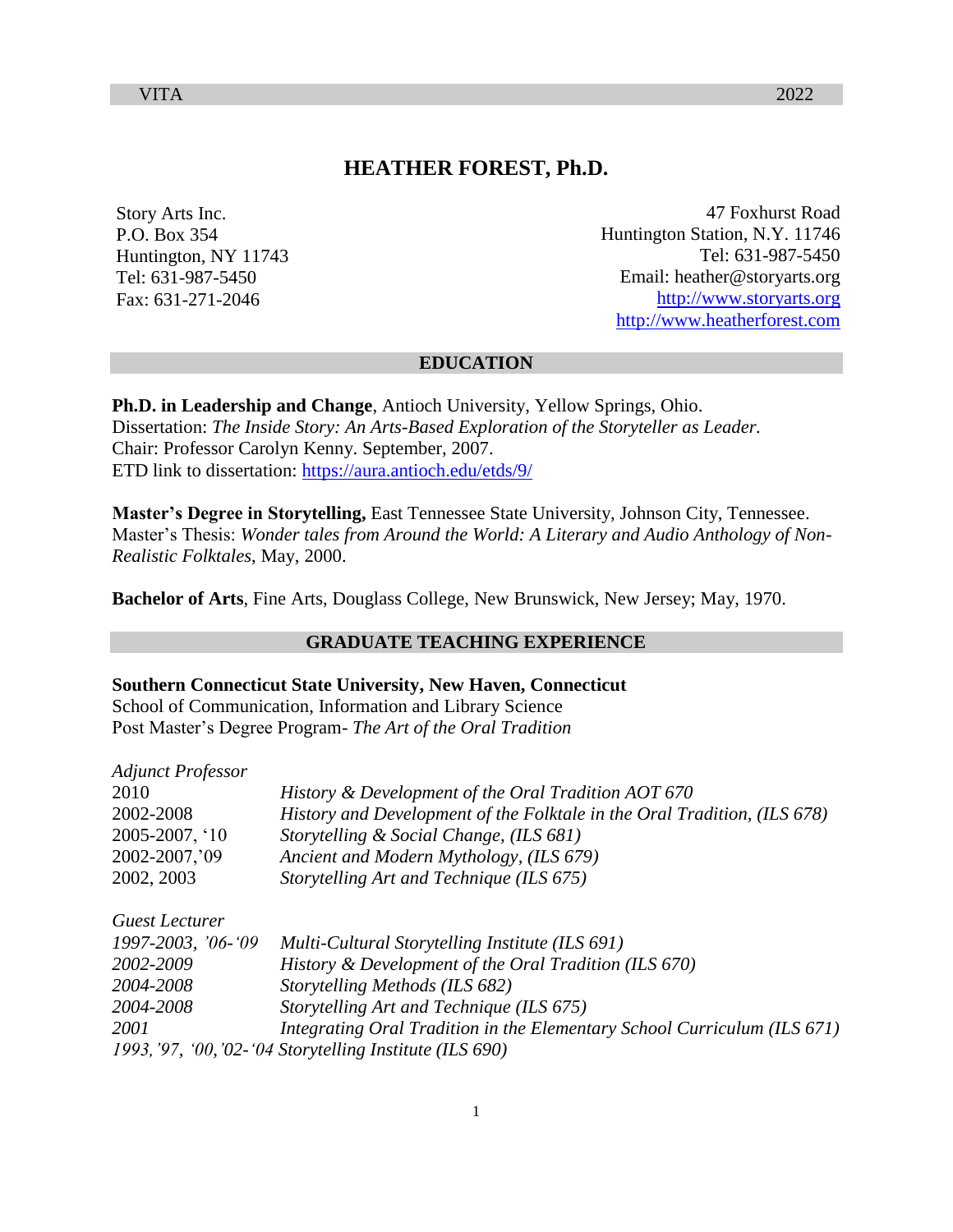## **East Tennessee State University, Johnson City, Tennessee**

School of Communication and Performance *Storytelling Master's Program* 

*Adjunct Professor*

2016, 2005 *The Voice and Body as Expressive Instruments: Rhythm, Pattern, Design and Metaphor in Storytelling,* Storytelling Summer Institute (*READ 5830)*

## **College of New Rochelle, New Rochelle, New York**

School of Education *Adjunct Professor Storytelling Spring, 2016*

#### **PROFESSIONAL EXPERIENCE**

## **Founder and Executive Director, Story Arts Inc., Huntington, NY, 1975-present**

*Program design, arts administration, promotion, web site development, and fundraising conducted for a not-for-profit organization that offers arts-in-education programs, storytelling concerts and workshops, and professional development seminars in oral communication skills.*

#### **Storyteller, Children's Book Author, and Recording Artist, 1974-present**

*Original musical retellings of traditional folktales presented in schools, major storytelling festivals, theatres, and conferences nationally and internationally. Eight recordings of folktales, seven children's picture books, three folktale anthologies, and an educational web site authored.*

## **Artistic Director, Producer, LI Summer Storytelling Festival and Tales for a Winter's Eve Concert Series, Huntington, N.Y. 1982-2000**

*Artistic direction, administration, fundraising, and promotion provided for public events featuring nationally known storytelling artists. Funded by New York State Council on the Arts.*

#### **PUBLICATIONS**

### **Articles and Papers**

Masters Minds: A Fondness for Folktales, *Storytelling Magazine*, *Vol. 25* (1), Jan/Feb, 2013.

Storytelling and Music Connections, Issue Editor, *Storytelling Magazine*, *Vol. 23* (1), Jan/Feb, 2011.

Storyworlds in the Classroom, Review of "In the Presence of Each Other, a Pedogogy of Storytelling," *Storytelling, Self and Society: An Interdisciplinary Journal of Storytelling Studies,*  September-December, 2010.

Artful Leadership for Creating Positive Social Change*, Storytelling, Self and Society: An Interdisciplinary Journal of Storytelling Studies,* May-August, 2009.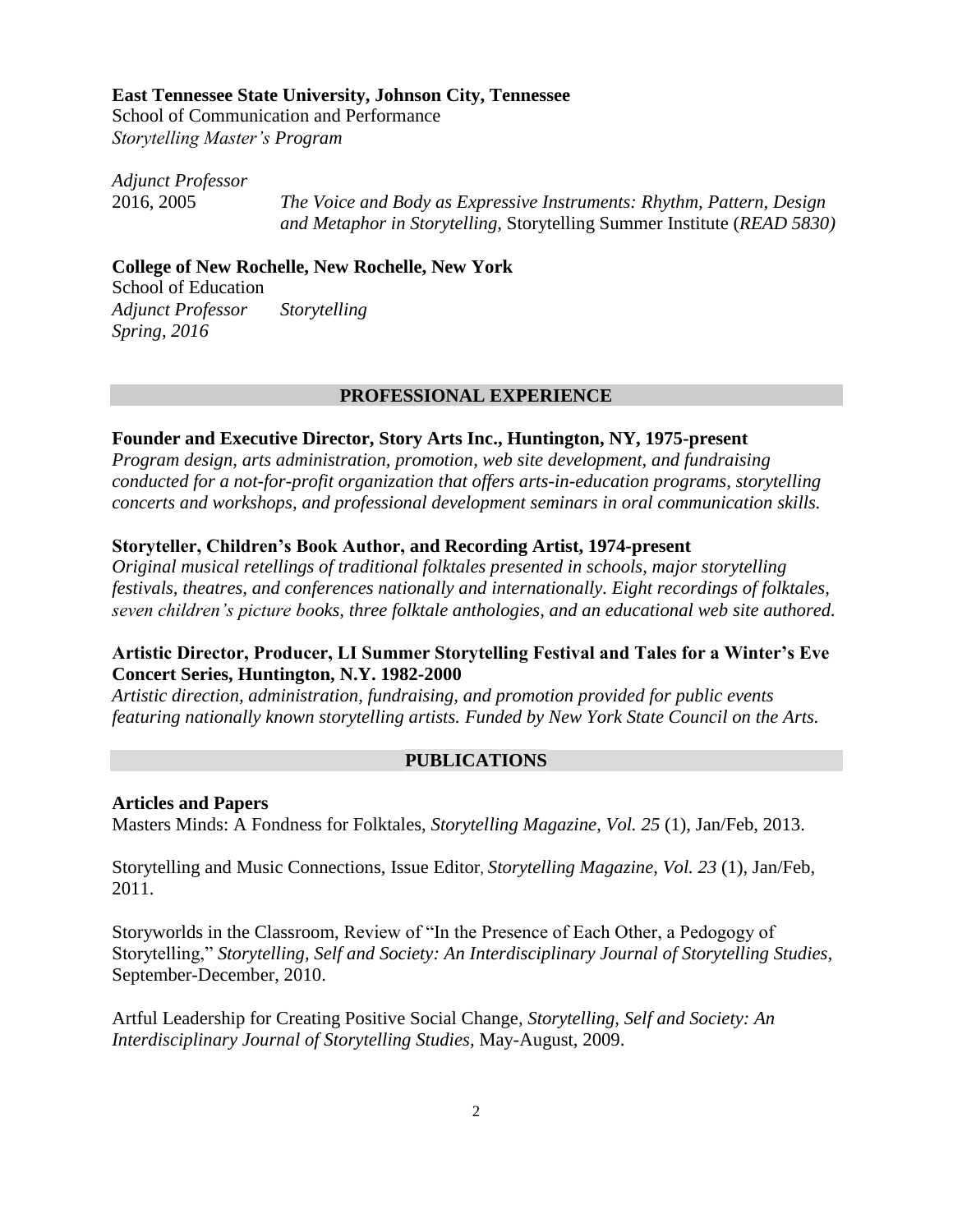Reading Nature, a chapter in *Literacy Development in the Storytelling Classroom*, Santa Barbara, CA: Libraries Unlimited/Teacher Ideas Press, 2009.

The Inside Story: An Arts-Based Exploration of the Creative Process of the Storyteller as Leader. Paper presented at The Fourth International Congress of Qualitative Inquiry (QI2008), *Ethics, Evidence and Social Justice,* May 17, 2008, University of Illinois, Urbana-Champaign, IL.

The Power of Words: Leadership, Metaphor and Story. Paper presented at  $8<sup>th</sup>$  Annual International Leadership Association Conference, *Leadership at the Crossroads,* 2-5 Nov. 2006, Chicago, IL.

A Work in Progress, *Storytelling Magazine*, *Vol. 16* (6), Nov/Dec, 2004, 16-17. From Pots to Plots: One Teller's Pathways, *Storytelling Magazine*, *Vol. 14* (1), Jan./Feb.2002, 31-32.

Nature Tales issue editor, *Storytelling Magazine*, *Vol. 14* (3), May/June, 2002.

Singing Stories, *Storytelling Magazine*, *Vol. 14* (4), July/August, 2002, 20-21.

Poems: Thoughts on Storytelling at 51 and Looking Glass, *Storytelling Magazine*, *Vol. 12* (3), May/June, 2000, 22-23.

From Page to Stage, *Storytelling World*, Winter/Spring 1997, 16-20.

Using the Voice as an Instrument, *Storytelling Magazine*, May, 1997, 18-19.

Storytelling: The Magic of Words, *The Whole Idea*, Summer, 1993, 6-7.

## **Children's Books:**

*Ancient and Epic Tales from Around the World,* Atlanta, Georgia: August House Publishers (2016)

*The Woman Who Flummoxed the Fairies*, New York: Harcourt Brace Jovanovich, 1990. Republished by August House Publishers (2013)

*The Baker's Dozen,* New York: Harcourt Brace Jovanovich, 1988. (Republished by August House Publishers (2013)

*The Contest between the Sun and the Wind: An Aesop's Fable*: Little Rock, Arkansas: August House Publishers, Spring: 2008

*The Little Red Hen: An Old Fable*, Little Rock, Arkansas: August House Publishers, 2006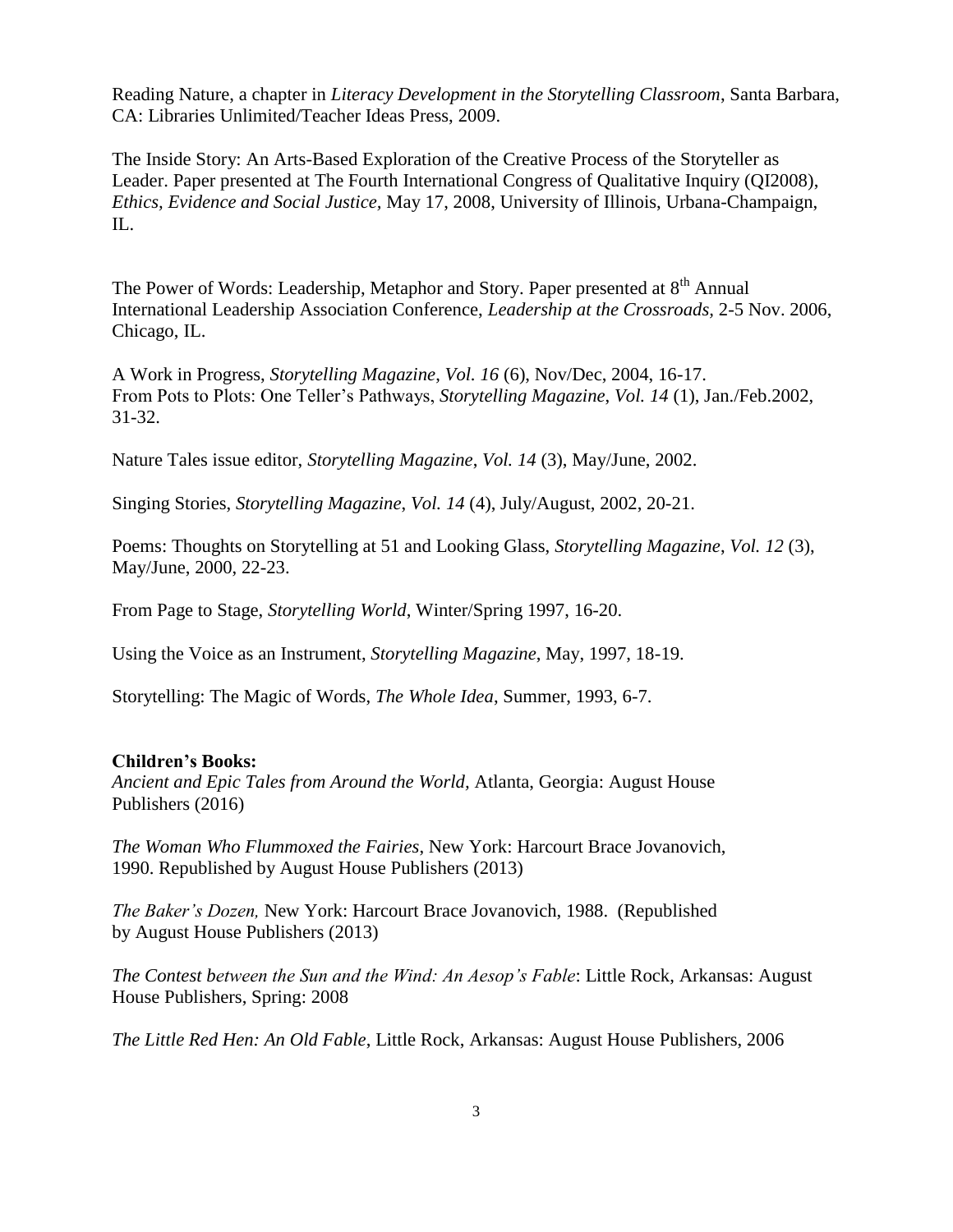*Feathers, A Jewish Tale from Eastern Europe,* Little Rock, Arkansas: August House Publishers, 2005

*Stone Soup,* Little Rock, Arkansas: August House Publishers, 1998.

*A Big Quiet House,* Little Rock, Arkansas: August House Publishers, 1996.

*Wisdom Tales From Around the World*, Little Rock, Arkansas, August House Publishers: 1996. (Folktale Anthology)

*Wonder Tales From Around the World,* Little Rock, Arkansas: August House Publishers, 1995. (Folktale Anthology)

## **Stories Included in Anthologies**:

The Merchant's Purse: A Jewish Folktale (2014) in *Mulberry Coursebook 2* by Anahita Lee, Oxford University Press, India

Three Fish: A Folktale from India (2014) in *Cambridge Primary English Stage 5* by Sally Burt and Debbie Ridgard, Cambridge University Press, UK.

Tales of Aesop (2000) in *More Ready-to-Tell Tales* edited by David Holt and Bill Mooney, August House.

Empty Cup Mind (1999) in *Gray Heroes: Elder Tales from Around the World* edited by Jane Yolen*,* Penguin Books.

Feathers (1995) in *Chosen Tales: Stories Told by Jewish Storytellers*, edited by Peninnah Schram, Jason Aronson.

The Talking Skull (1994) in *Ready-to-Tell Tales*, edited by David Holt and Bill Mooney, August House.

The Tale of Dame Ragnel (1992) in *More Best-Loved Stories Told at the National Storytelling Festival*, National Storytelling Network, August House.

King Solomon and the Otter (1992) in *Spinning Tales Weaving Hope: Stories of Peace, Justice and the Environment*, edited by Ed Brody, Jay Goldspinner, Katie Green, Rona Leventhal and John Porcino, New Society Press.

The Ghost's Gold (1992) in *Scary Stories for Participatory Telling*, edited by Teresa Miller, Yellow Moon Press.

The Lion and the Rabbit (1988).in *Joining In: An Anthology of Audience Participation Stories and How to Tell Them,* edited by Teresa Miller, Yellow Moon Press.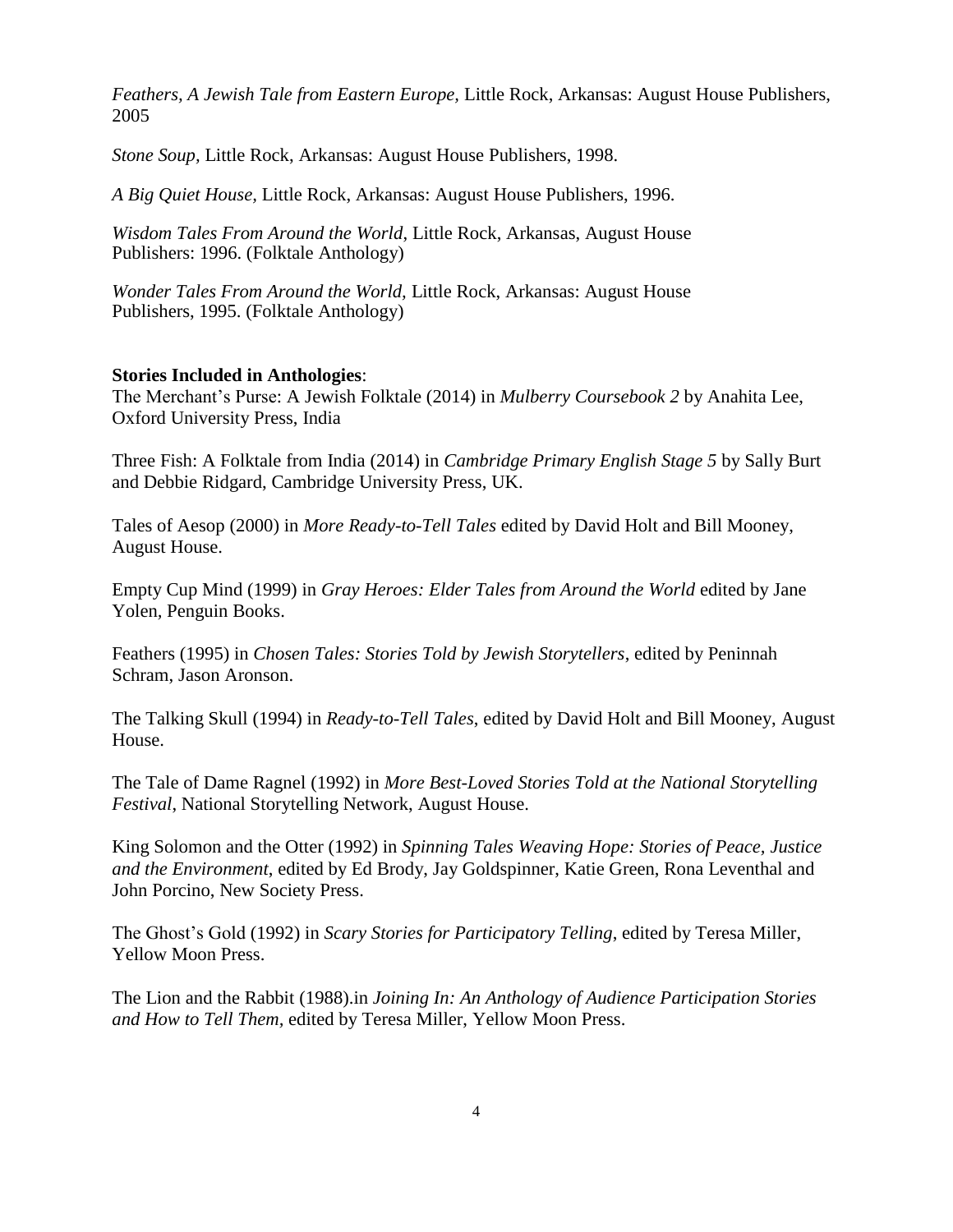### **Audio Recordings:**

*World Tales of Wisdom & Wonder,* Little Rock Arkansas, August House Publishers, 2002.

*Wonder Tales,* Little Rock Arkansas, August House Publishers, 1995.

*The Animals Could Talk,* Little Rock Arkansas, August House Publishers, 1994.

*Eye of the Beholder,* Boston: Yellow Moon Press, 1990.

*Tales around the Hearth,* Albany: A Gentle Wind, 1989.

*Sing Me a Story,* Albany: A Gentle Wind, 1986.

*Tales of Womenfolk,* Connecticut: Weston Woods, 1985.

*Songspinner,* Connecticut: Weston Woods, 1982.

## **Audio Stories in Anthology Recordings**

Naked Truth and Parable & The Lute Player (2002), in *Live and Thriving 30th Annual Storytelling Festival*, Jonesborough, TN, National Storytelling Network.

The Beggar King (1993) in *The Storytelling Treasury,* Jonesborough, TN*,* National Storytelling Festival.

The Squire's Bride (1991) in *Tales of Fools ands Wise Folk*, Jonesborough, TN, National Association for the Preservation and Perpetuation of Storytelling.

## **Videography:**

A King Solomon Tale (1995) in *Tell Me a Story, Vol.3*, Hometown Entertainment.

Arachne (1987).in *American Storytelling Series*, *Vol. 3*, H.W. Wilson.

## **Educational Media:**

*Story Arts Online Web Site,* [http://www.storyarts.org.](http://www.storyarts.org/) Literary content provider and web mistress for an educational Web site for teachers and librarians about the use of storytelling in the classroom to enhance speaking, listening, reading and writing skills (1998-2007).

*The Art of Storytelling,* (Interview on 11/13/07): Sharing Musical Folktales with Young Listeners *<http://www.storytellingwithchildren.com/2007/11/08/heather-forest-sharing-musical-folktales/>*

*The Infinite Mind, Peace Broadcast,* NPR, (Dec.5, 2007)<http://www.lcmedia.com/mind508.htm>

*Sing and Learn Program*, Composer/writer of songs for pre-school children on a wide variety of core educational concepts: reading, listening, health, social skills, nature. Macmillan Publishers, 1987-1989.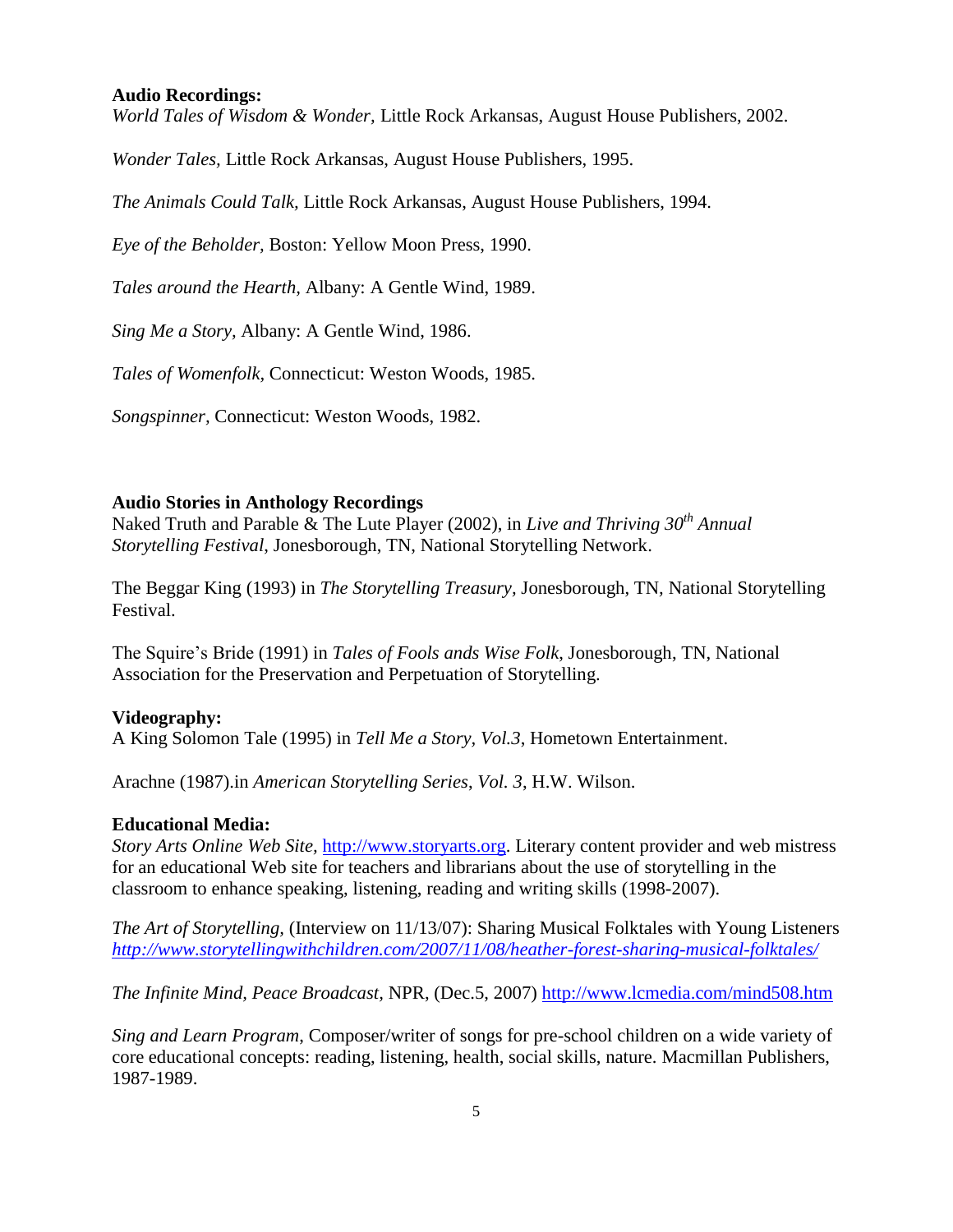*Earthsong*, Composer/performer for a multimedia musical production about planetary ecology at the Vanderbilt Planetarium, Centerport, NY in honor of Earth Day '80. Funded by New York State Council on the Arts (April, 1980). Revived- 2021 United Solo Festival, Studio Theatre, Theatre Row, NYC. (Nov. 6-7, 2021)

#### **HONORS & AWARDS**

#### **Professional Recognition:**

*Talking Leaves Award, 2021,* National Storytelling Network, Kansas City Kansas *Circle of Excellence Award*, 1997, National Storytelling Association, Jonesborough, TN.

*Best Composer,* 2021 United Solo Festival, NYC, NY, for score of EARTHSONG

#### **Dissertation Awards**

*ETD Innovative Award,* Networked Digital Library of Theses & Dissertations, Aberdeen Scotland, June, 2008.

*Outstanding ETD Scholarship Award,* the Ohio Electronic Thesis and Dissertation Association, March, 2008

#### **Book & Recording Awards:**

*Storytelling World Resource Award 2017, (*For Ancient and Epic Tales from Around the World, book)

*Anne Izard Storytellers Choice Award 2017,* (For Ancient & Epic Tales from Around the World, book)

*Storytelling World Anthology Award*, 2017 (For Ancient & Epic Tales from Around the World, book)

*Parent's Choice Award, 2016* (For Ancient & Epic Tales from Around the World, book)

*National Parenting Publications Award, 2016*, (For Ancient & Epic Tales from Around the World, book)

*National Parenting Publications Gold Award, 2006*, (For Sing Me a Story, recording)

*National Parenting Publications Gold Award, 2006*, (For Tales Around the Hearth, recording)

*Storytelling World Audio Award, 2003*, (For World Tales of Wisdom & Wonder, recording)

*Distinguished Recording*, The Bulletin Storytelling Review Journal, 1999 (For The Eye of the Beholder, recording)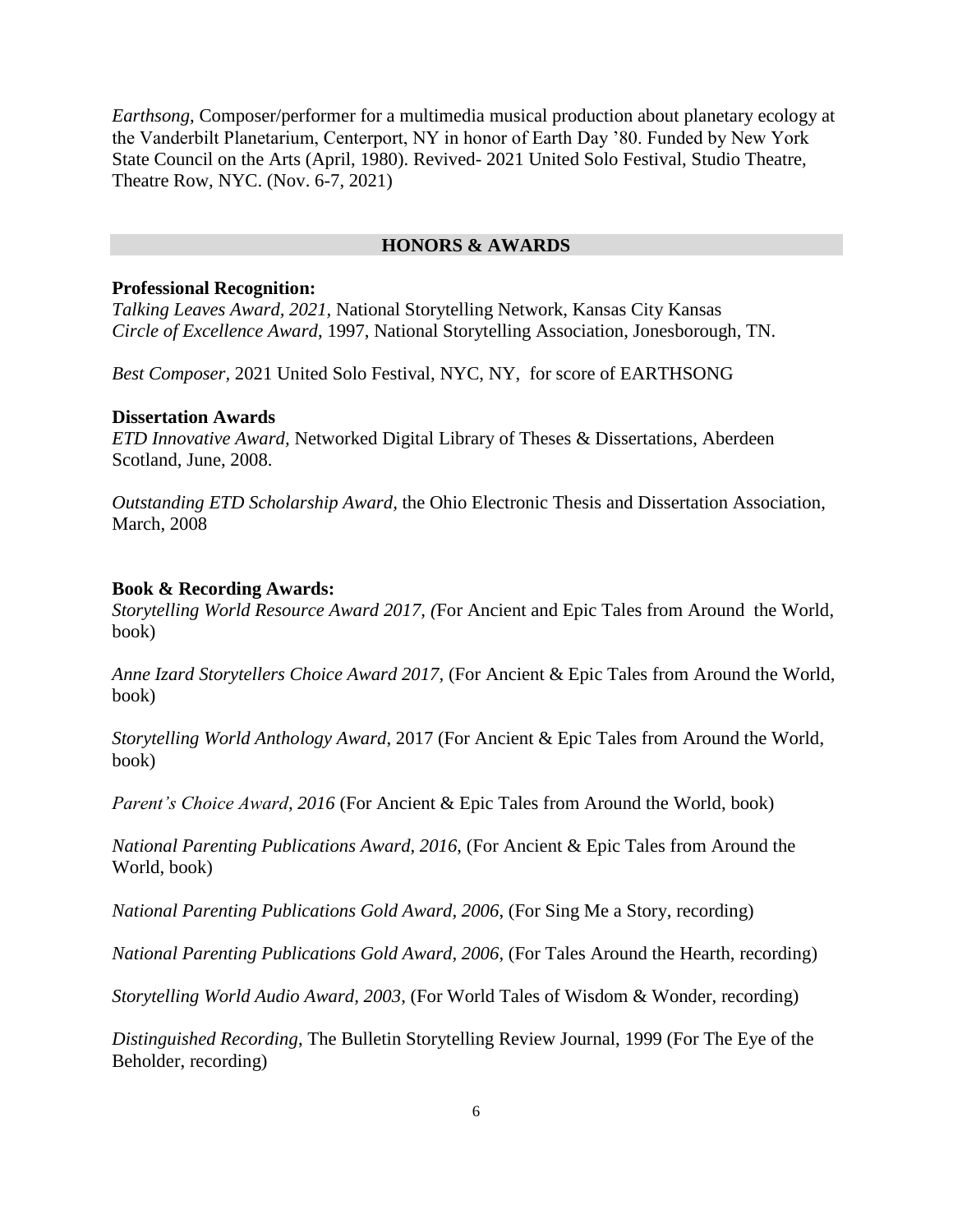*Storytelling World Anthology Award*, 1997 (For Wisdom Tales from Around the World, book)

*Storytelling World Honor Tape Award*, 1996 (For Wonder Tales from Around the World, recording)

*Storytelling World Anthology Award*, 1996 (For Wonder Tales from Around the World, book)

*Parent's Choice Gold Award*, 1994 (for Animals Could Talk, recording)

*Parent's Choice Gold Classic Award*, 1993 (For Eye of the Beholder, recording)

*American Institute for Graphic Arts Award*, 1989 (For Baker's Dozen...A Colonial Tale, book)

*Children's Literature Center of the Library of Congress Selection*, 1989 (For Baker's Dozen...A Colonial Tale, book)

*American Library Association Notable Record Award*, 1980 (For Songspinner, recording)

#### **New Media Awards**:

*Library Spotlight Award*: Dec. 1999 (For *Story Arts Online Web Site*)

*The Scout Report Selection*: Jan.8, 1999 (For *Story Arts Online Web Site*)

*Sighting Award*, Project Cool Jan.8, 1999 (For *Story Arts Online Web Site*)

*Best of the Web Award*- The School Page: 1998 (For *Story Arts Online Web Site*)

#### **PRESENTATIONS**

### **Communication Arts Seminars**

Bronx Public Defenders Trial Institute, Columbia University, NYC, NY Presentation: *Storytelling in the Courtroom*, (March 2018, June, 2017, 2016, 2015, 2014, 2013, 2012, 2011, 2010, 2009)

Narrating the Natural World: Seatuck Environmental Association, Islip, NY Master Class: *Storytelling Workshop for Naturalists* (Spring 2013, 2012, 2011, 2010)

Storytelling in Organizations Conference, Copenhagen Business School, Denmark Workshop Presentation: *Storytelling Fundamentals* (October, 2008)

Association of Fundraising Professionals of Long Island, Huntington, NY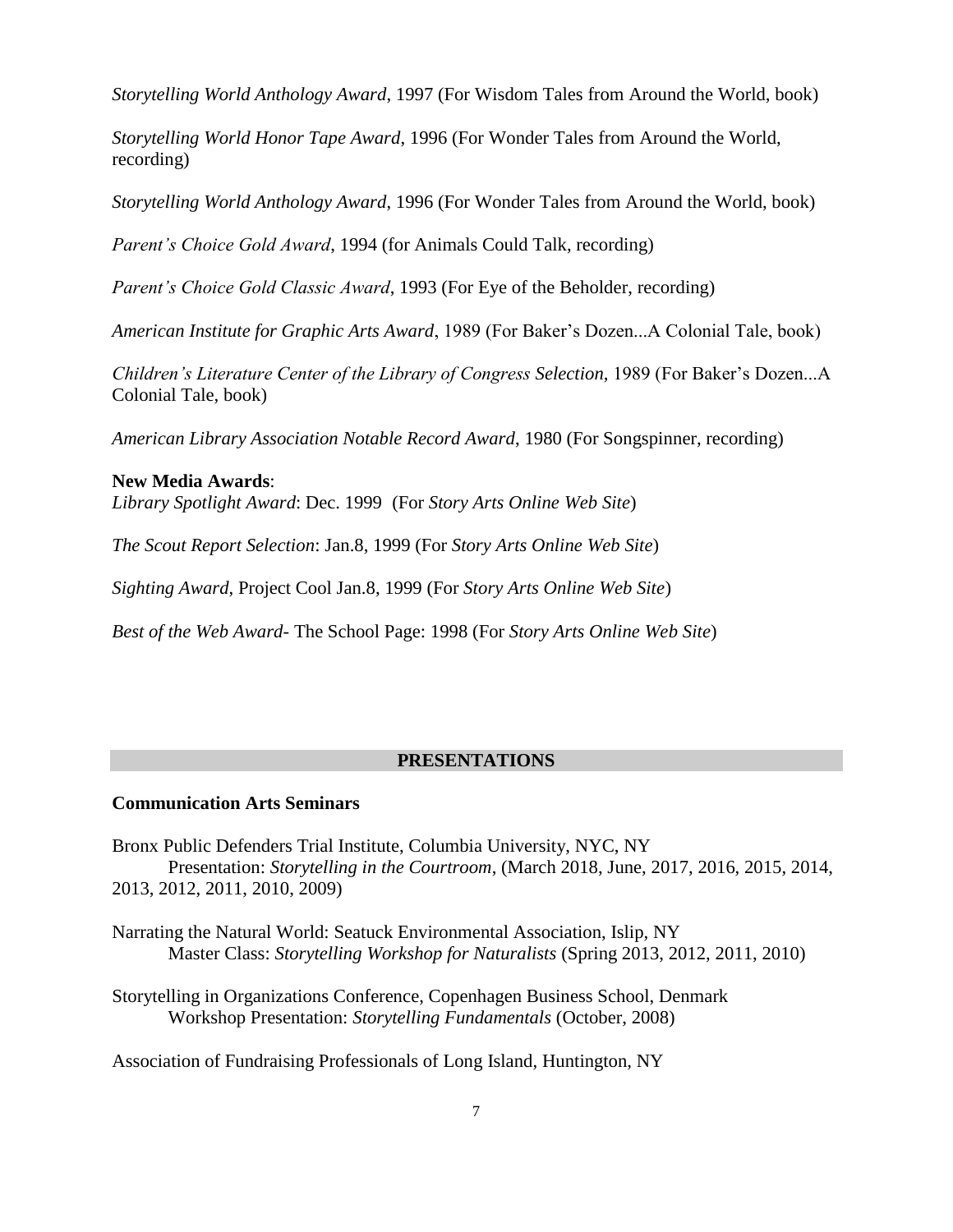Workshop Presentation: *Storytelling for Fundraising Success- The Power of Story in Shaping and Sharing Your Message* (May 2013, Nov. 2012, May, 2008)

- International Leadership Association, Annual Conference, Chicago, IL Panel Presentation, *Leadership, Metaphor and Story*, (Nov. 2006)
- National Association for Criminal Defense Lawyers, Annual Conference, Philadelphia, PA Keynote and Workshop: *Power of Words: Storytelling in the Courtroom* (May, 2006)
- United Jewish Federation Summer Camps, NY State Staff Training Workshops: *Telling Jewish Folktales,* July, 2005
- N.Y. Storytelling Center, NY, NY, Workshop*: Music in Storytelling* (April, 2004), *Listening & Literacy* (Dec., 1999)
- University of Miami School of Medicine, Miami, FL Workshop for MD/PhD. medical students: *Telling Your Research Story* (Nov., 2001)
- International Storytelling Center, Jonesborough, TN/Smithsonian Institute Consultant- *Teaching with Stories* (Oct., 2001)
- National College of Criminal Defense, Macon, GA Workshops for public defenders*: Storytelling and the Law* (June, July, 2001, 2000)
- Public Defenders of Missouri, St Louis, MO Seminar: *Use of Storytelling in the Courtroom*, (Dec, 2000)

Disney World Headquarters, Florida Storytelling Workshop for Imagineers and Theater Production Designers- *The Magic of Words* (Aug., 1999)

## **PERFORMING ARTS CREDITS**

Since 1974, Heather Forest has been an arts-in-education specialist presenting concerts and workshops for over 30,000 children each year in Long Island community schools. From her first appearance in the National Storytelling Festival in 1980 to the present, Heather Forest has been a featured main stage storyteller and workshop leader at storytelling festivals, theatres and literature conferences both nationally and internationally

#### **Storytelling Festivals & Events**

#### *International*

Chennai Storytelling Festival (Virtual Feb. 2021, 2022) Indian Healing Network, Animal Benefit Festival (Virtual Sept, 2020) First Friday Fling, Grampian Storytelling Association, Aberdeen Scotland, (June, 2008) Festival of Storytelling, Ljungby, Sweden, (June, 2007) Sites & Stories, Israel (July, 2006)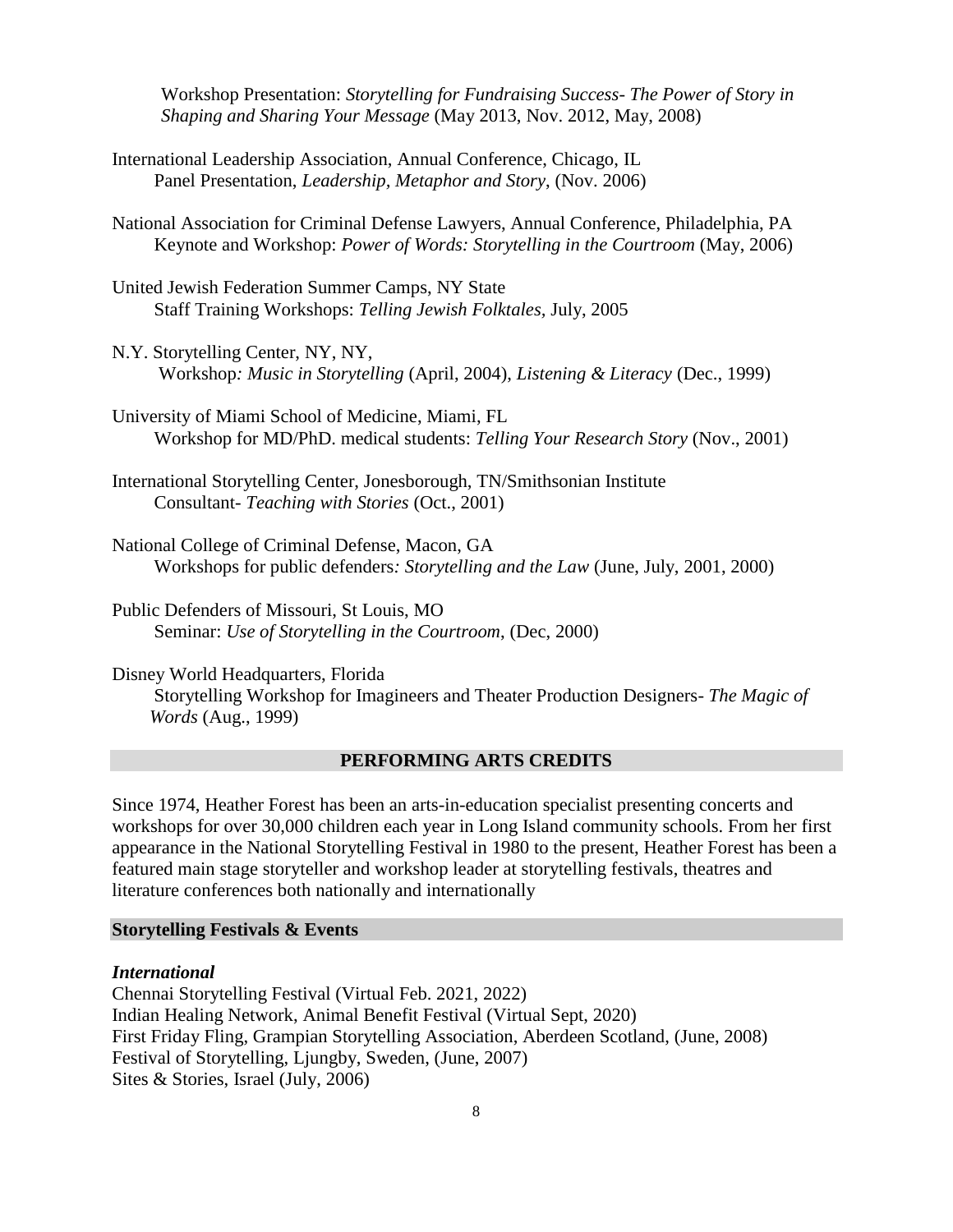Glistening Waters Storytelling Festival, New Zealand, (Oct., 2004) Tales of Graz Festival, Graz, Austria (May, 2004, June 1992) Storytellers on Tour, Ljubljana & Maribor (Slovenia) (May, 2004) Sidmouth International Folk Festival, England (August, 2002) Telebration, Rio de Janeiro, Museu da Republica Brazil (Nov. 1999) Kaleidoscope 6, Calgary, Alberta, Canada (Oct. 1996) Jakarta International Storytelling Festival, Indonesia, (March, 1994) Toronto Storytelling Festival, Toronto, Canada (Feb., 1994) Alberta Teacher's Convention, Calgary, Canada (Feb. 1993) Edinburgh Festival Fringe, Scotland (August, 1980)

#### *National*

Women's Storytelling Festival, Fairfax, VA, 2022 National Storytelling Festival, Jonesborough, TN (Featured Teller: Oct. 2021, 2007, 2002, 2001, 1997, 1993, 1992, 1987, 1985, 1982, 1980) Texas Storytelling Festival, Virtual 2021 Big South Fork Storytelling Festival, Kentucky National Park Service (Sept. 2018) Wake County Storytelling Festival, NC (2017) Moonstone Storytelling Festival, Omaha Nebraska (2016) Tampa Storytelling Festival (2015) Wake County Library System (2015) St. Lewis Storytelling Festival, St. Louis, MO (May 2015, 2008, 1999, 1982) Wake County Storytelling Festival, NC (2013) Orcas Island Storyfest, WA (2013) Powells Wood Storytelling Festival, WA (2013) Art of Storytelling International Festival, Miami, FL (2013) Brevard Storytelling Festival, NC (2012) Charleston Library, SC (2012) Three Rivers Storytelling Festival, Pittsburgh PA (Aug. 2011) The Art of Storytelling International Festival, Miami-Dade Library System, Miami, FL (April, 2011) Timpanogos, Storytelling Festival, UT (Aug., 2009, 2001, 1993) Rocky Mountain Storytelling Festival, Castle Rock, CO (Sept. 2009) Clearwater Folk Festival, Croton-on-Hudson, NY, (June, 2009) Florida Storytelling Camp, Jacksonville Beach, FL (Mar, 2009) Lehigh Valley Storytelling Festival, Bethlehem, PA (June, 2006) Vernal Storytelling Festival, Vernal, UT (Sept. 2005) Tampa Storytelling Festival, Tampa, FL (April, 2005) Flying Leap Storytelling Festival, Solvang, CA (Feb. 2005) Frisco Storytelling Festival, Frisco, TX (Oct., 2004) Clearwater Folk Festival, Hudson River, NY (June, 2004, June, 1994) Patchwork Festival, Rock Hill, SC (March, 2004) Utah Storytelling Guild Conference, (Keynote) Weber, UT  *The Magic of Words* (Feb. 2004) Weber Storytelling Festival, Weber, UT (Nov. 2003) Las Vegas Storytelling Festival, Las Vegas, NV (Oct., 2003, June, 1994) StoryFest International, Seattle, Seattle, WA (Aug., 2002)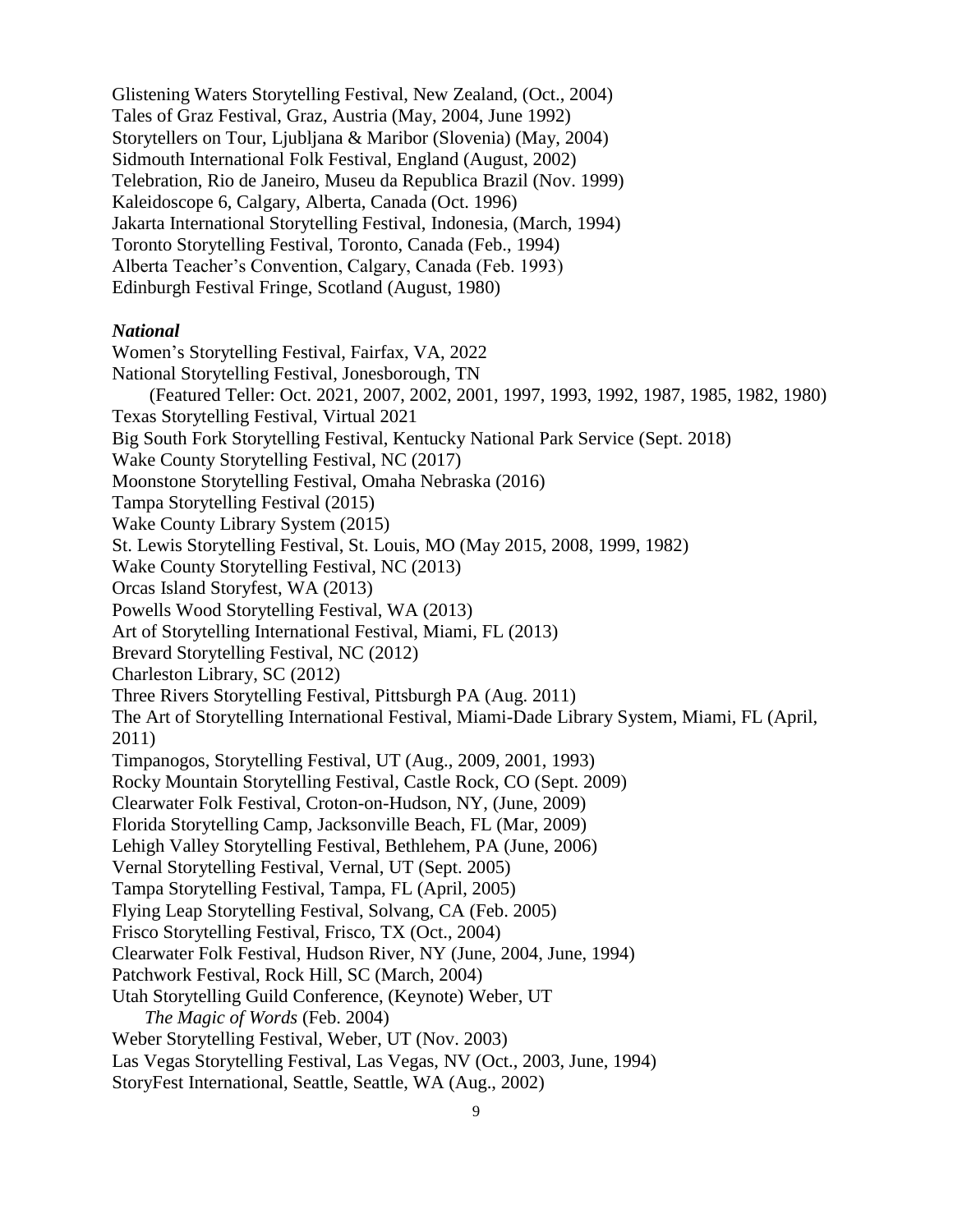Mt. Echoes Storytelling Festival, Ashville, NC (April, 2001) Tejas Storytelling Festival, Denton, TX (Mar., 2001, Mar., 1991) Hoosier Storytelling Festival, IN (Sept., 2000, Aug.1989) Storyfest 2000, Mt. Kisco, NY (April, 2000) North Carolina Storytelling Guild, *Storytelling Retreat* (Feb., 2000) Homestead Festival, Homestead, FL (Dec. 1999) Blue Stem Festival, Springfield, IL (Nov., 1999) Magnolia Storytelling Festival, Keneshaw, GA (June, 1999) O.O.P.P.S Festival, Ohio, (May, 1998) Winter Tales Festival, Oklahoma City, OK (Feb., 1998) Tales to Remember Festival, Weber State U., Weber, Utah, (Sept., 1997) Sierra Storytelling Festival, Nevada City, CA (July, 1997) Riverwind Storytelling Festival, IL (Mar., 1996) Corn Island Storytelling Festival, Louisville, KY (Sept., 1995, 1987) Martha's Vineyard Storytelling Festival, Martha's Vineyard, MA (June, 1995) Jackson Storyfest, Jackson, MI (May, 1995) Bay Area Storytelling Festival, San Francisco, CA (May, 1995) Northern Appalachian Storytelling Festival, Mansfield, PA (Sept., 1994) Tell It in the Mountains Festival, Asheville, N.C. (Sept. 1993) Stories Inc. Concert Series, Indianapolis, IN (Nov., 1991) Families in Action Storytelling Festival, Simpsonville, SC (Oct. 1991) Three Apple Storytelling Festival, Harvard, MA (Sept., 1991) St. Augustine Storytelling Festival, St. Augustine, FL (May, 1991) Connecticut Storytelling Festival, New London, CT (April, 1991) Johnnycake Storytelling Festival, Peacedale, RI (Sept.1990) Storytellers in Concert, Boston, MA (Jan. 1990, June, 1983) Olde Christmas Storytelling Festival, Atlanta, GA (Jan. 1990) Live Oak Storytelling Festival, Charleston, SC (Oct., 1988) T.A.L.E.S Festival, Los Angeles, CA (Mar., 1989) Stone Soup Storytelling Festival, Woodruff, SC (April, 1988) Miami Dade Public Library Storytelling Festival, Miami, FL (June, 1987) Los Angeles Basin Storytelling Festival, Los Angeles, CA (Sept., 1986) Northern Michigan Storytelling Festival, MI (June, 1986) New York Storytelling Festival, NYC, NY (Feb., 1982) Michigan Storytelling Festival, Flint, MI (June, 1981)

## **Storytelling Conferences**

Northland Storytelling Conference (Virtual) Ghost Tales & Fringe- EARTHSONG (March, 2021)

National Storytelling Conference

*The Magic of Words: Storytelling Performance and Composition Skills* (Workshop) (July 2019) San Francisco, CA *Ancient & Epic Tales* (Workshop) (July 2017) Kansas City, MO *The Voice as Instrument: Pattern, Rhythm, Metaphor and Music in Storytelling* (Workshop) (July 2016) Kansas City, MO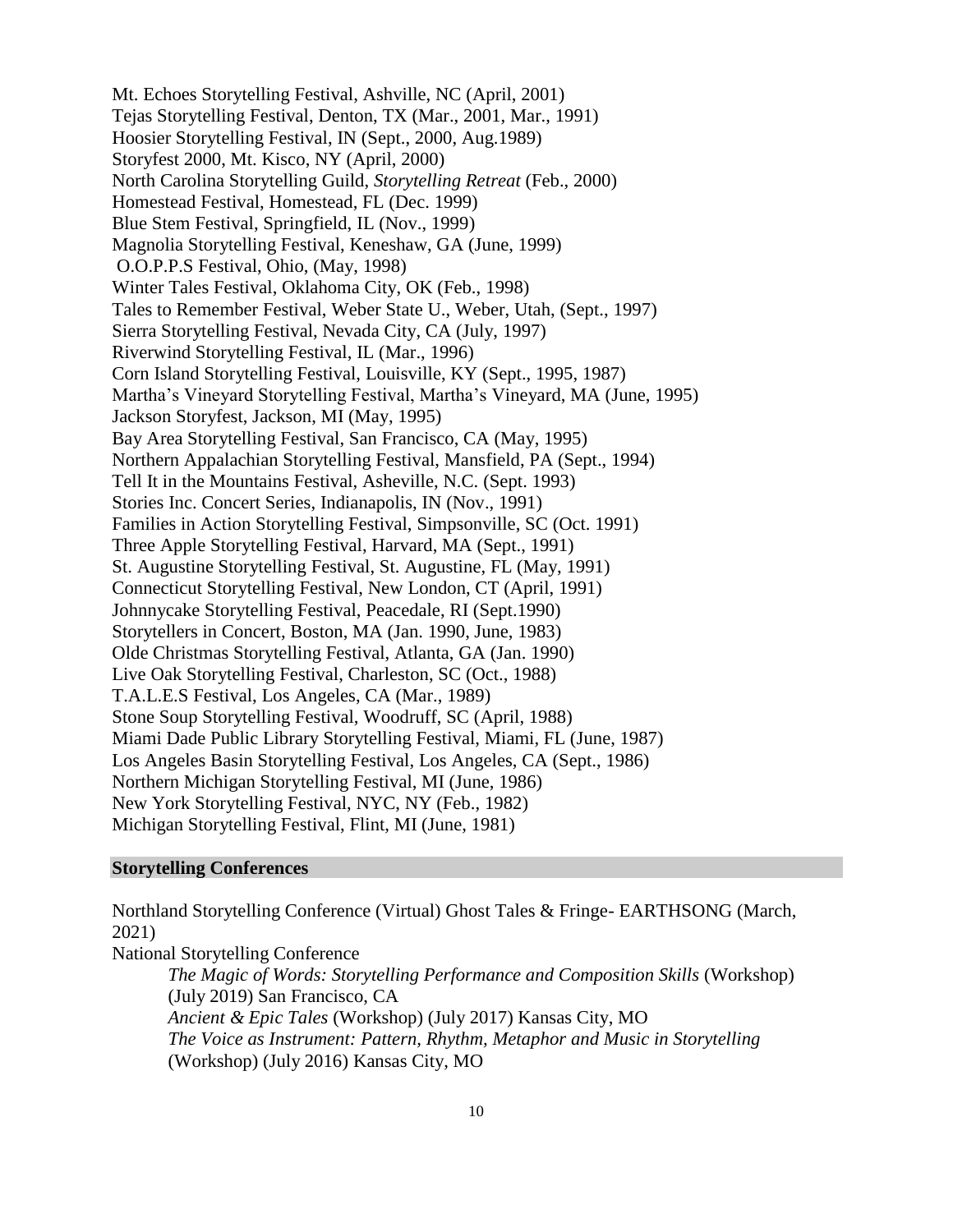- New York State Outdoor Education Conference, Brookhaven Laboratory, Brookhaven, NY *Narrating the Natural World Workshop* (Nov. 2012)
- Power of Imagination Conference, Adelphi University/ Waldorf School, Garden City, NY *Storytelling in the Classroom* (workshop/concert) (March, 2011)
- National Storytelling Conference, Gatlinburg, TN *Storytelling Metaphor & Social Change* (Workshop) (August, 2008)

Sharing the Fire Conference, Nashua, NH *The Magic of Words: Storytelling Performance and Composition Skills* (March 2019) *Voice as Instrument: Pattern, Rhythm and Music in Storytelling Workshop* (March 2018)  *Storytelling in a Changing World (Panel)* 2016  *Storytelling and Social Change* (Keynote) *(*April, 2007) *Page to Performance Workshop* (March, 1986)

National Storytelling Conference, Brown University, Providence, RI National Concert, Workshop: *Storytelling and Creative Process* (July, 2001)

National Storytelling Conference, San Antonio, TX *The Art of Working* (July 1992)

National Storytelling Congress, 3rd Annual- Keynote: *Storytelling is the Heart of the Arts* Raleigh, NC (1989)

National Storytelling Institute, Gatlinburg, TN *Music in Stories* (July, 1986)

7<sup>th</sup> NAPPS Storytelling Conference, Washington College Academy, Jonesborough, TN *The Art of Performing Stories* (June, 1984)

# **Theaters, Museums & Cultural Centers**

Studio Theatre, Theatre Row, NYC, NY, Nov. 2021 Caldwell Theatre, Boca Raton, Florida, April, 2010 Chapin Theatre, Huntington, NY (Aug., 2009) Open Hand Theatre, Syracuse, NY (Nov., 2008) Basile Theatre, Indiana History Center, Indianapolis, IN (May, 2008) Provincetown Playhouse, NYC, NY (March, 2008) Zimmerli Art Museum, New Brunswick, NJ (May, 2006) Godfrey Daniels Coffeehouse, Bethlehem, PA (May, 2006) Brooklyn Art Museum, Brooklyn, NY (March, 2005, 2003 May, 2001) Project Imagination, Orlando, FL (Nov., 2002) The Arc Coffeehouse, Ann Arbor, MI (March, 2002, Feb., 1988) Brooklyn Art Museum, NY, (Aug., 2001, Dec., 1999) Usdan Center for the Performing Arts (July, 2001 Cincinnati Playhouse, OH (Nov. 2000)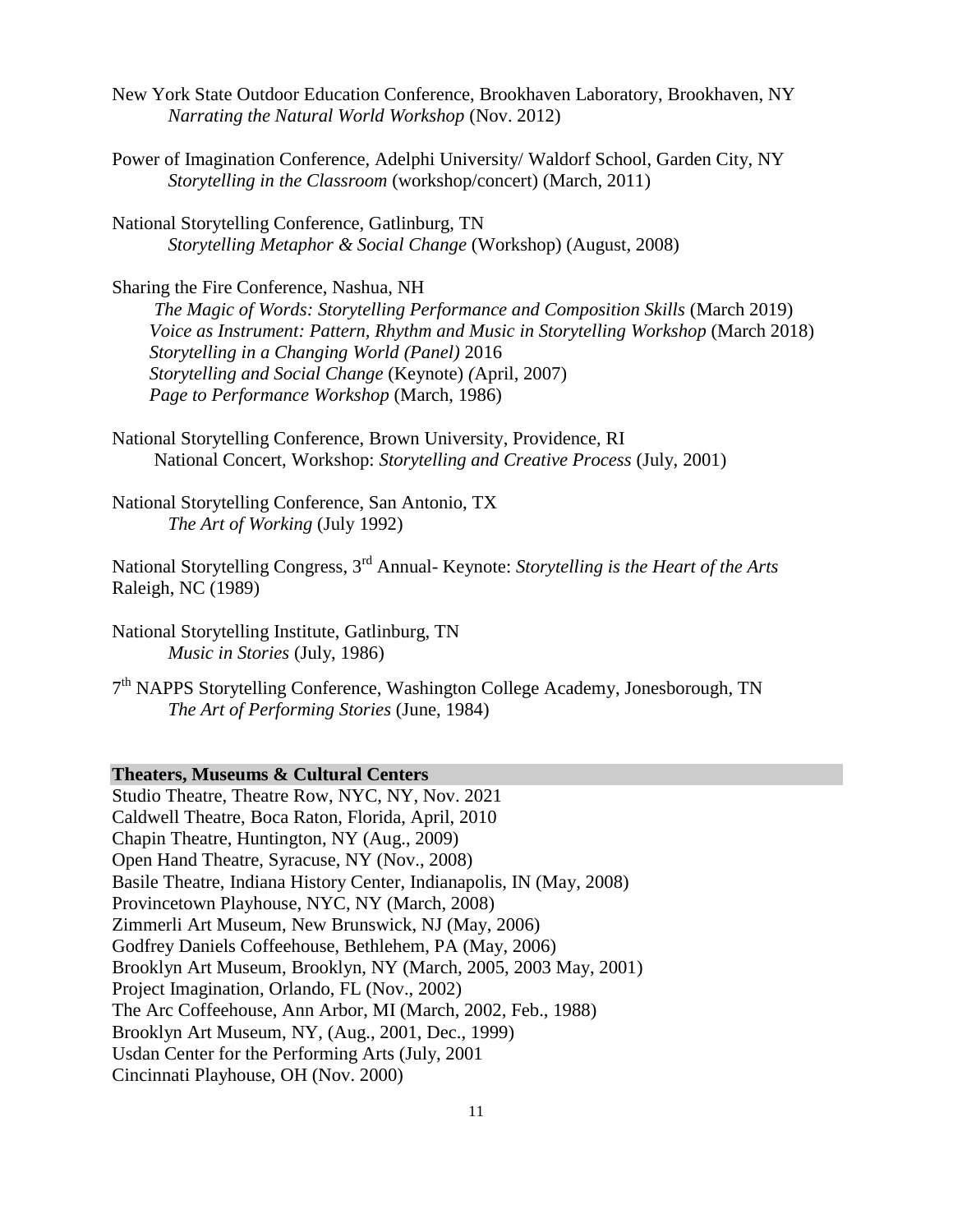Jewish Community Center, Houston, TX (Nov., 1999) Spoleto Piccolo Festival, Charleston, SC (May, 1999) Indianapolis Arts Center, Indianapolis, IN (April, 1999) Thanksgiving Point Theatre, Salt Lake City, UT (Feb., 1999) Heckscher Art Museum, Huntington, NY (Dec., 1998, Oct. 1996, Jan. 1994, Sept.1991) 92 St. Y., NYC, NY, (May, 1998, May, 1993, May, 1991, Feb., 1986) The Open Center, NYC, NY (Nov., 1996) Philadelphia Museum, Philadelphia, PA (Oct. 1996) Quaystone Theatre, Marquette, MI (April, 1997) Norman Rockwell Museum, Stockbridge, MA (Mar., 1995) Museum of Modern Art, NYC, NY (Nov., 1994) Congregation Shirat Hyam, Nantucket, MA (July, 1994) Parrish Art Museum, South Hampton, NY (April, 1994) Central PA Festival of the Arts, Schlow Library, State College, PA (July, 1993) Indianapolis Children's Museum, Indianapolis, IN (July, 1993) Bix Jazz Festival, IL (July, 1990) Kidsfare Theatre, Albany, NY (Dec., 1989) Peoples' Voice Café, NYC, NY (Sept. 1989) Artsplosure Festival, Raleigh, NC (April, 1988) Paramount Theatre, Peekskill, NY (April, 1988) Brooklyn Children's Museum, Brooklyn, NY (Nov. 1987) Davis Kidd Book Store, Nashville, TN (Oct. 1987) Staten Island Children's Museum, Staten Island, NY (April 1987, Jan. 1986) Frauncis Tavern Museum, NYC, NY (Mar., 1987, Nov. 1981) Brooklyn Center for the Performing Arts, Brooklyn, NY (Feb., 1987) Kennedy Douglass Center for the Arts, Florence, AL (April, 1986) Milwaukee Arts Center, Milwaukee, WI (Aug., 1985, 1984) Omega Institute, Rhinebeck, NY (Aug., 1984, 1983) Pepsico Summerfare, Purchase U., NY (July, 1984, 1982) Smithsonian Institute, Discovery Theatre, Wash. D.C. (Jan., 1982) McLean Arts Center, McLean, VA (Nov., 1981) 8<sup>th</sup> Step Coffeehouse, Albany, NY (Nov. 1980)

## **Universities- Guest Artist/Lecturer**

C.W. Post Multicultural Institute, Brookville, LI, NY (Aug., 2012, 2011, 2010, 2009) Hofstra University, Literacy and Imagination Conference (Keynote), April, 2010 St. John's University, (March, 2006) C.W. Post Storytelling Conference (May, 2005) Brown University, Providence RI (April, 2004) Jersey City College, NJ (Sept. 2000, 1999, 1997, 1994, 1993) Mercy College, NY (May, 2000) CW Post, *Integrating Arts in the Curriculum* Brookville, NY (Aug., 1999, 1998, 1997) University of San Diego, San Diego, CA (Nov. 1998, Dec. 1996, Dec., 1991) St. Joseph's College, Patchogue, NY (April, 1998) CW Post Education Dept. *Language Arts Institute,* Brookville, NY (July, 1997) University of Toledo, *Children's Literature Conference,* Toledo, OH (June, 1995, 1989)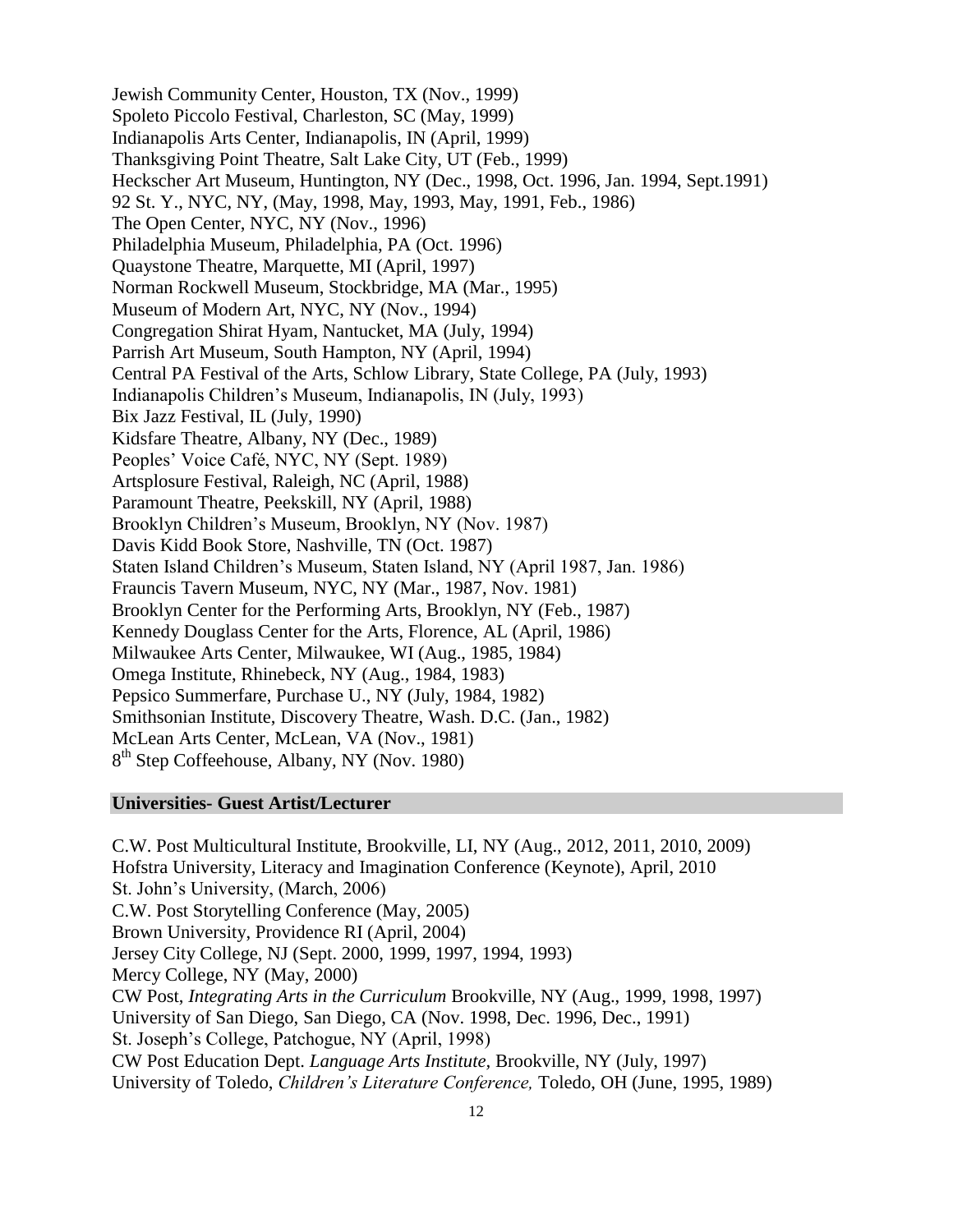Kent State University, *Once Upon a Time Conference,* Cleveland, OH (Sept. 1993) Southern Connecticut State University (July, 1993, Diverse 1997-2007) East Tennessee State University, *Storytelling Institute,* Johnson City, TN (July, 1993) Bloomsburg University, *29th Annual Reading Conference,* Bloomsburg, PA (May 1993) University of Rochester, *Storytelling Concert Series,* Rochester, NY (Sept., 1992) Regis College, *Whole Language Conference* (Keynote) Denver, CO, (July, 1992, Aug.1990) Adelphi University, *Whole Language Conference*, Garden City, NY (July, 1990) University of Colorado, *Rocky Mountain Storytelling Conference*, Denver, C0 (Mar., 1990) Syracuse University, Syracuse, NY (Mar. 1990) College of Lake County, Grayslake, IL (Sept., 1989) University of Southern Maine Children's Literature Conference, ME (July, 1988) St. John's University, *Storytelling Congress*, Jamaica, NY (Feb.1988, Dec., 1981) North Texas University Concert Series, Denton, TX (Feb., 1987) University of Connecticut at Storrs, *Confratute,* (July, 1986) Syracuse University, *guest lecturer*, Syracuse, NY (July, 1985, Nov., 1982) Nassau Community College Folk Festival, Garden City, NY (Mar., 1985) Queens College, *Folklore Institute,* Queens, NYC (July, 1984) University of Northern Michigan, *Storytelling Seminar*, Marquette, MI (June, 1982) St. Mary's College, St. Mary's City, Maryland (April, 1982) Endicott College, Beverly MA (April, 1982)

## **Library, Reading, and Educational Conferences**

Huntington Arts Council Journey Program*,* Workshop: *Storytelling Connections to the Common Core,* Huntington, NY (Oct. 2013) Reading Specialists Council of Suffolk County, Workshop: *Storytelling Connections to the Common Core,* Dix Hills, NY (May 2013) Parent Child Home Program National Conference, Keynote, *Listening & Literacy,* Huntington, NY (May 2009) American Library Association National Conference, Storytelling Keynote, Chicago, IL (June, 2006, June, 1989) Loudoun County Library One Book/One County Project, Leesburg, VA (Sept., 2004) 15<sup>th</sup> Annual Adelphi University Literature Conference, Garden City, NY (July, 2004) Garner Targets Reading Festival, Garner, NC (April, 2004) Connecticut Educational Media Conference (keynote) Cromwell, CT (Nov., 2003) De Moines Library System, IA (Nov., 2002) Suffolk Reading Council, LI, NY (Jan.2002, May 2000) E. Suffolk Reading Council (Keynote) Dix Hills, NY *Listening and Literacy*, (Nov., 2001) Portland Library, Portland, Maine (June, 2000) Novella Literature Festival, Charlotte, NC (Oct. 2000) New Jersey Media Specialist Association, (Oct., 2000) Brooklyn Library, Brooklyn, NY (April, 2000) Allan County Library System, Fort Wayne, IN (April, 2000, June, 1991) Indiana Library Conference, (April, 1999) Cotsen Library Storytelling Tour, Aspen, CO (Mar., 1998)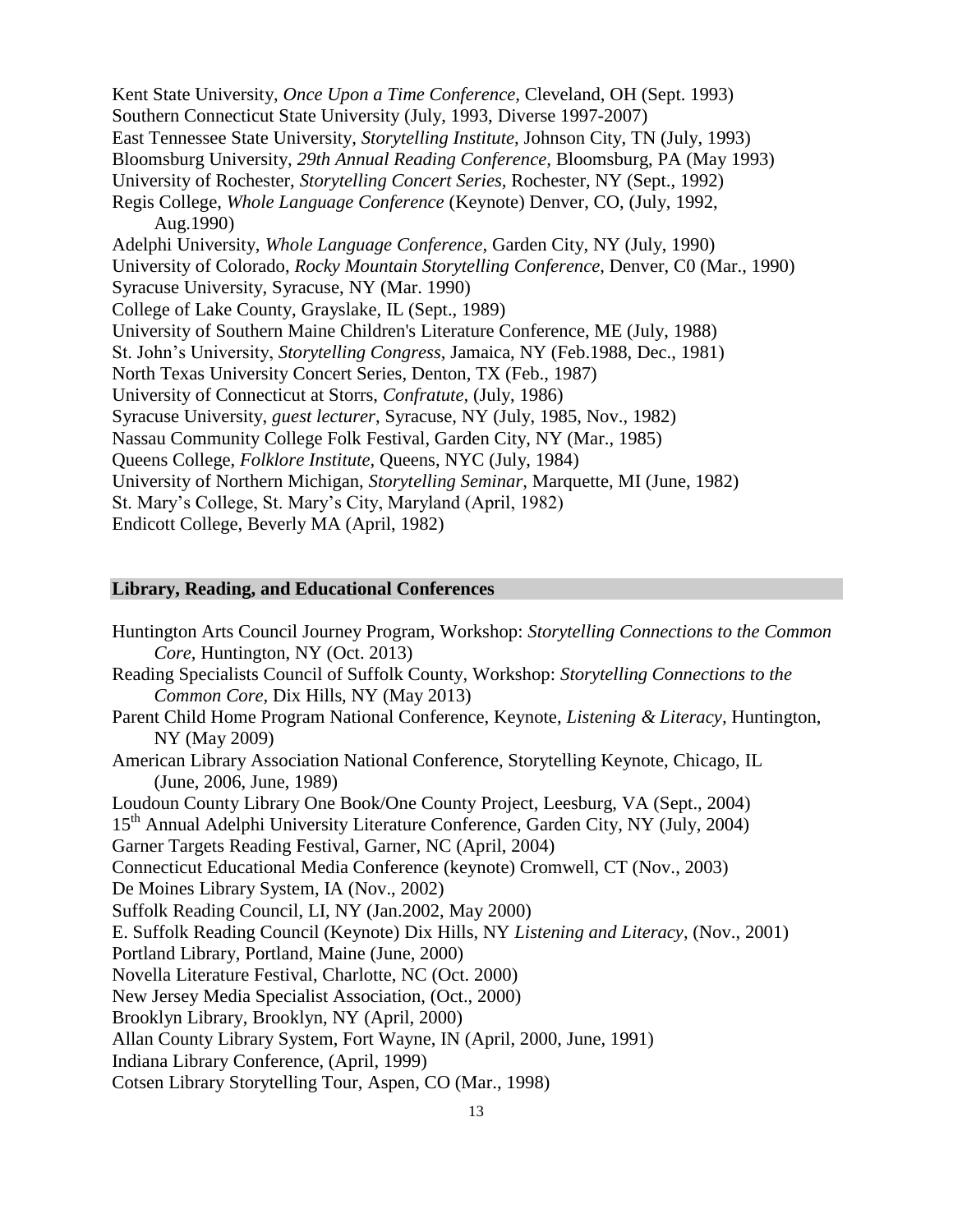California Reading Conference, San Diego, CA (Nov., 1997) Indiana Library Federation, Indianapolis, IN (Keynote) (Sept., 1995) Southern Indiana Educational Center, Jasper, IN (April, 1996) Shepherd Memorial Library Concert Series, Greenville, NC (April, 1996) Kansas Association of Teachers of English, (Keynote), KS (Oct. 1994) Michigan Children's Librarian's Conference, Ann Arbor, MI (May, 1994) Ericsonian Society, *Healing Stories*, NYC, NY (Mar., 1994) Adelphi University Whole Language Conference, Garden City, NY (July, 1993, 1990) Jewish Librarians Conference, NYC, NY (June, 1993) South Eastern Regional International Reading Association Conference (Keynote) New Orleans, LA (Dec.1992) New York State Reading Association, Monticello, NY (Nov. 1992) New Jersey Reading Association, Atlantic City, NJ (Nov., 1992) Southern Festival of Books, Nashville, TN (Oct. 1992) Colorado International Reading Association Annual Conference (Keynote) (Feb., 1992) NY State PARP Conference *Parents as Reading Partners,* (Albany, NY Oct., 1990) Indianapolis Library System Tour, Indianapolis, IN (Nov., 1990) Richmond Library System Tour, Richmond, VA (Nov., 1990) Shenandoah Children's Literature Conference (Keynote), Winchester, VA (July, 1990, Oct.1988) New York City Public Library, 80th Storytelling Symposium (Keynote) NYC, NY (May, 1989) Illinois Regional Library System Tour, IL (March, 1989) Maryland Library Association Annual Conference, (Keynote) MD (May, 1988) Miami International Book Fair, Miami, FL (Nov., 1987) New York State Council for Children Syracuse, (Keynote), Syracuse, NY (April, 1987) Olean Public Library, Storytelling Odyssey Series, Olean, NY (Oct. 1986, 1982) Detroit Public Library, Detroit, MI (Oct., 1985) New Jersey International Reading Association Conference, Princeton, NJ (May, 1985) Michigan Librarians Conference, Midland, MI (May 1984) Dallas Library, Voices of Excellence Series, Dallas, TX (Mar., 1984) North Country Library System Tour, NY (July, 1983, 1982) Clever Gretchen Storytelling Conference, Syracuse, NY (Nov., 1982) Michigan Reading Association, Gladstone, MI (Oct., 1981)

#### **Artist in Residence Programs**

Storyteller in Residence, National Storytelling Center, Jonesborough, TN (July, 2018, June, 2012, 2010, 2004) The John C. Campbell Folk School, *Storyteller in Residence*, Brasstown, (April, 2022, August, 2018, Nov., 2006) Sites & Stories Expedition in Israel, *Artist in Residence,* Suffolk Association for Jewish Educational Services, LI, NY (July, 2006), Florida Storytelling Camp, Leesburg, FL (March, 2000)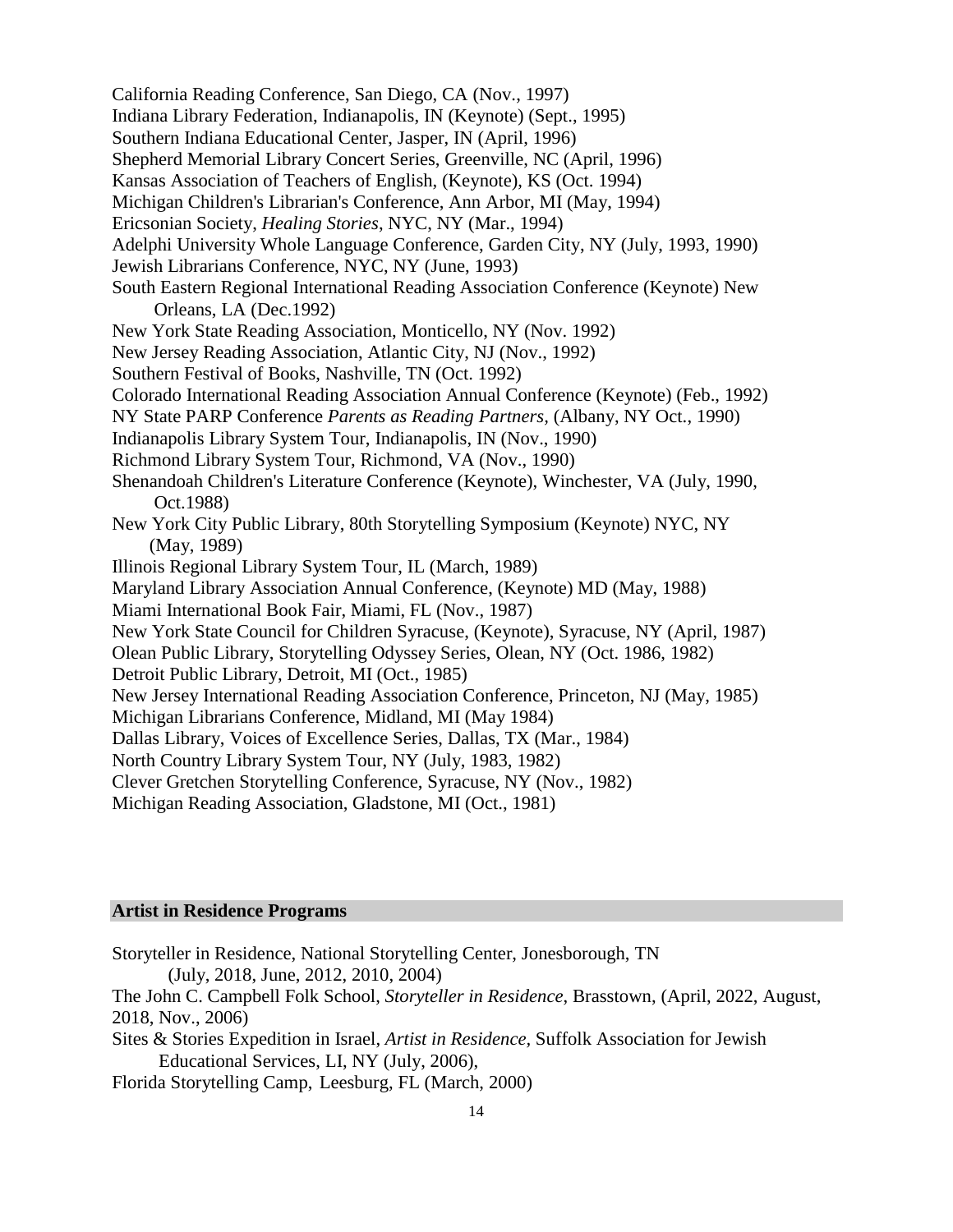Storytelling Cruise in Caribbean, *Artist-in Residence*, Timpanogos Festival, Salt Lake City, UT (Oct., 1999) Kellogg Foundation Expert-in-Residence, Battle Creek, MI (May, 1998) Oklahoma Arts Institute, Oklahoma City, OK (March, 1997) Penland School of Crafts, *Storytelling Workshop,* Penland, NC (Oct., 1980)

## **PROFESSIONAL MEMBERSHIPS & AFFILIATIONS**

Fulbright Senior Specialist Program Roster 2009-2014 Authors Guild National Storytelling Network Society of Children's Book Writers and Illustrators Huntington Arts Council, NY